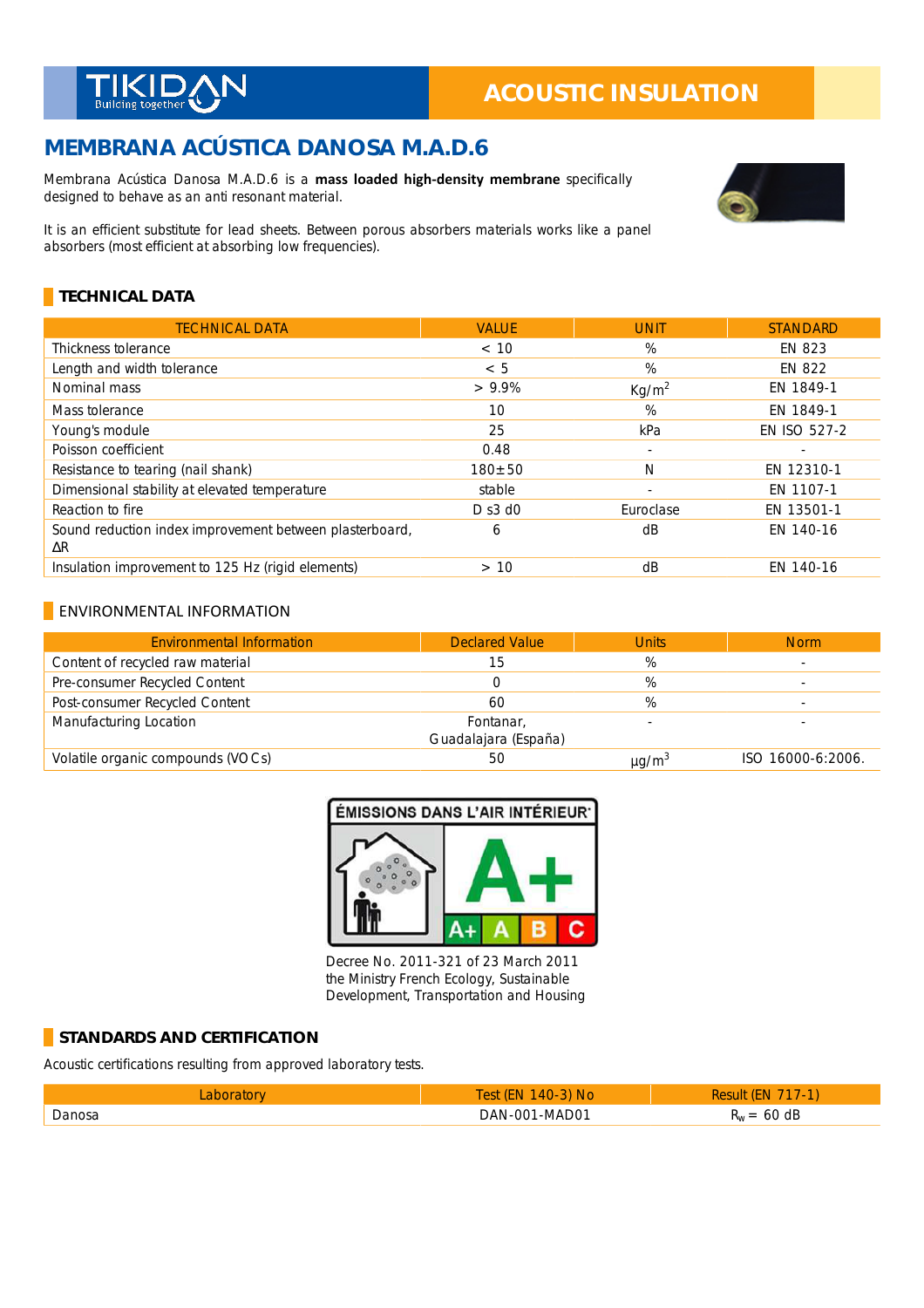

# **SCOPE**

- It is used between rigid elements such as laminated plasterboard to improve insulation at low frequencies, both on vertical and horizontal walls.

- Used between spring elements (fibers, rock wool) to increase the overall insulation of the treatment, significantly improving low frequencies through the membrane effect within mass-spring-mass systems. \_

- It is used in industrial insulation as an anti-resonant material, providing acoustic mass to galvanized steel sheets.

#### **PRESENTATION**

| <b>PRESENTATION</b> | <b>VALUE</b> | <b>UNIT</b>    |
|---------------------|--------------|----------------|
| Length              | 4.5          | m              |
| Width               |              | m              |
| Total thickness     | 6            | mm             |
| N° rolls per pallet | 28           | ud             |
| $m2$ per pallet     | 126          | m <sup>2</sup> |
| Product Code        | 610011       | -              |



- 1. Polyethylene film
- 2. High-density polymeric mass
- 3. Fibreglass (60 g/m<sup>2</sup>)

#### **INSTRUCTION FOR USE**

An installation of the Membrana Acústica Danosa M.A.D.6 is shown in the following pictures: